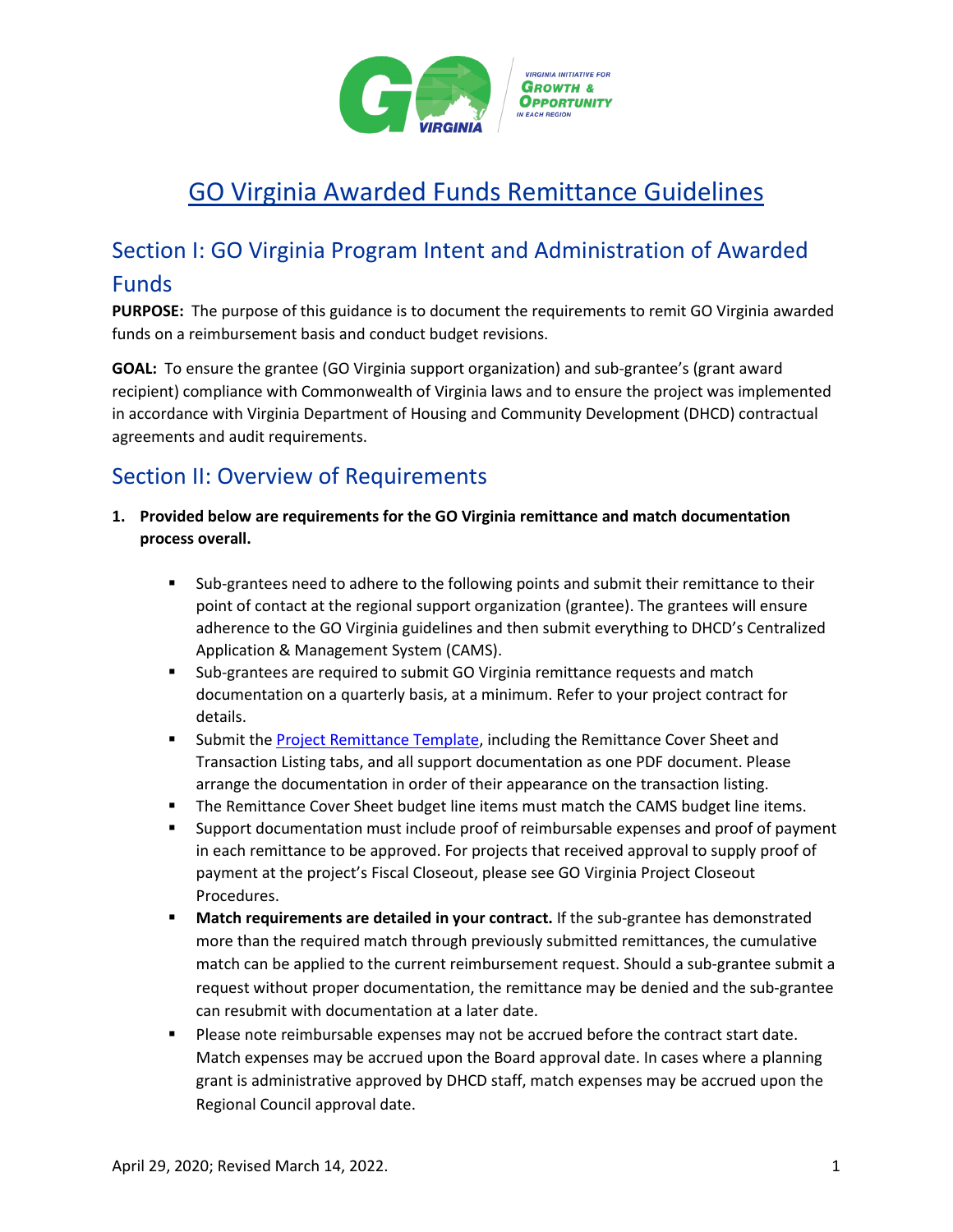

## Section III: Reimbursement and Match Expenses Documentation

**1. Provided below are details on allowable expenditures for GO Virginia reimbursement for Capacity Building Funds for support organizations and project funds for sub-grantees.**

#### **Proof of Expenses Overview**

o Purchases of goods and services must include the proof of the expenses through invoices, purchase orders, receipts, payroll reports, timesheets, etc.

#### **Salary & Fringe Benefits Documentation**

- $\circ$  Employee/staff time + fringe benefits being charged to the GO Virginia project can be reimbursed provided at least one of the following types of documentation:
	- Staff time tracked and coded through organization's payroll system
	- **Timesheets developed for each employee charging time to include the position** title, hourly rate, brief description of the activities performed and the total dollar amount of their compensation for the particular time period
	- DHCD's provided Staff Time Reimbursement and in-Kind Match Template (requires certification by Supervisor or Fiscal Staff Member)
- $\circ$  A single document can serve for both salary and fringe benefits so long as it is clear how much should be drawn from each budget line item.
	- If you have a separate line item for salary and fringe benefits, you can combine these into a single "Salaries" line item for the sake of simplicity.

#### **Meeting Expenses Reimbursement**

- $\circ$  Expenses for project-related meetings may be reimbursed. These costs may include but are not limited to room and technology rentals, catering, service charges, taxes, etc.
- $\circ$  A list of attendees for all meeting expenses must be submitted with the invoices and receipts for the meeting.
- $\circ$  Smaller meeting expenses for meals (both local or for travel) may be requested for reimbursement. A list of attendees, purpose of meal, and an itemized receipt for all meals expenses must be submitted with the remittance
- Meal reimbursements shall not include alcohol. If alcohol is on the same receipt, it must be removed from the amount requested, including the sales tax.

#### **Travel Reimbursement**

 $\circ$  Travel costs may include but are not limited to per diem, lodging, mileage, parking, and tolls. Receipts for all travel-related expenses will need to be submitted for reimbursement.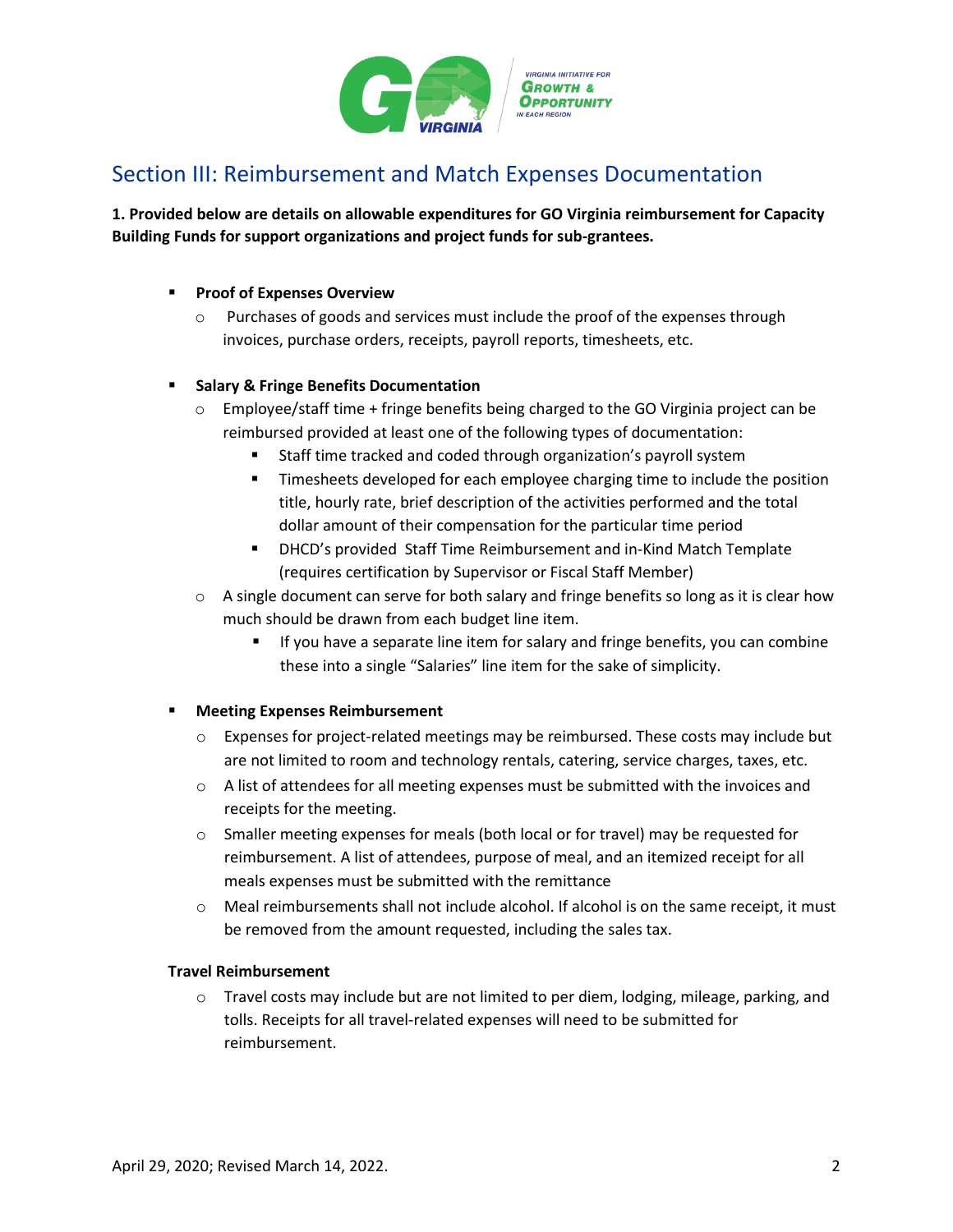

- o Mileage should be calculated at th[e standard IRS mileage rate.](https://www.irs.gov/tax-professionals/standard-mileage-rates) In order to be reimbursed for mileage, sub-grantees should indicate date of travel, purpose of the travel, location travelled to, and total mileage. Only mileage relating to GO Virginia meetings/events will be reimbursed. Mileage for commuting is not eligible for inclusion.
- $\circ$  Sub-grantees may request reimbursement for project-related meetings that include meals related to travel. Please see above section concerning project-related meals, as the same guidance applies.

#### **Consultant Services**

 $\circ$  Documentation of consultant services do not require additional backup documentation. Itemized invoices can be submitted for their time for their services, travel, lodging, meals, supplies, or other meeting expenses without providing receipts.

#### **2. Provided below are details on providing proof of payment of reimbursed funds and cash match.**

- DHCD requires that the sub-grantee include canceled checks, bank statements, and/or general ledgers to show expenditures were paid. Please be sure to redact any confidential information before submitting.
- Requests for remittances to be approved without proof of payment will be considered on a case by case basis.

#### **3. Provided below are details on allowable match and both cash/in-kind match documentation.**

#### **Match Requirements**

- $\circ$  Match must be expended before it can count towards the project match. Expenses documentation must reflect expenses drawn down from the Budget Categories indicated in the *Matching Funds* tab of the project budget/ according to CAMS budget.
- o DHCD staff will verify sources of match during the application review and/or contract negotiations and during the Fiscal Closeout process. Please see GO Virginia Project [Closeout Procedures](https://www.dhcd.virginia.gov/sites/default/files/Docx/gova/board-docx/gova-closeout-procedures-guidance.pdf) for more information.
- o Documentation of expense and documentation of payment of cash match are both required. However, documentation of payment for in-kind match is not required.
- o Match cannot be accrued or expended before the date that the GO Virginia State Board has approved the project (except planning grants that were administratively approved, where match cannot be expended before the date the Regional Council approved the project). This includes in-kind match and cash match. The exception to this rule is equipment (see next item).
- o Any requests for match that were incurred or expended before the State Board approved the project to be applied to the project will only be considered on a case by case basis.